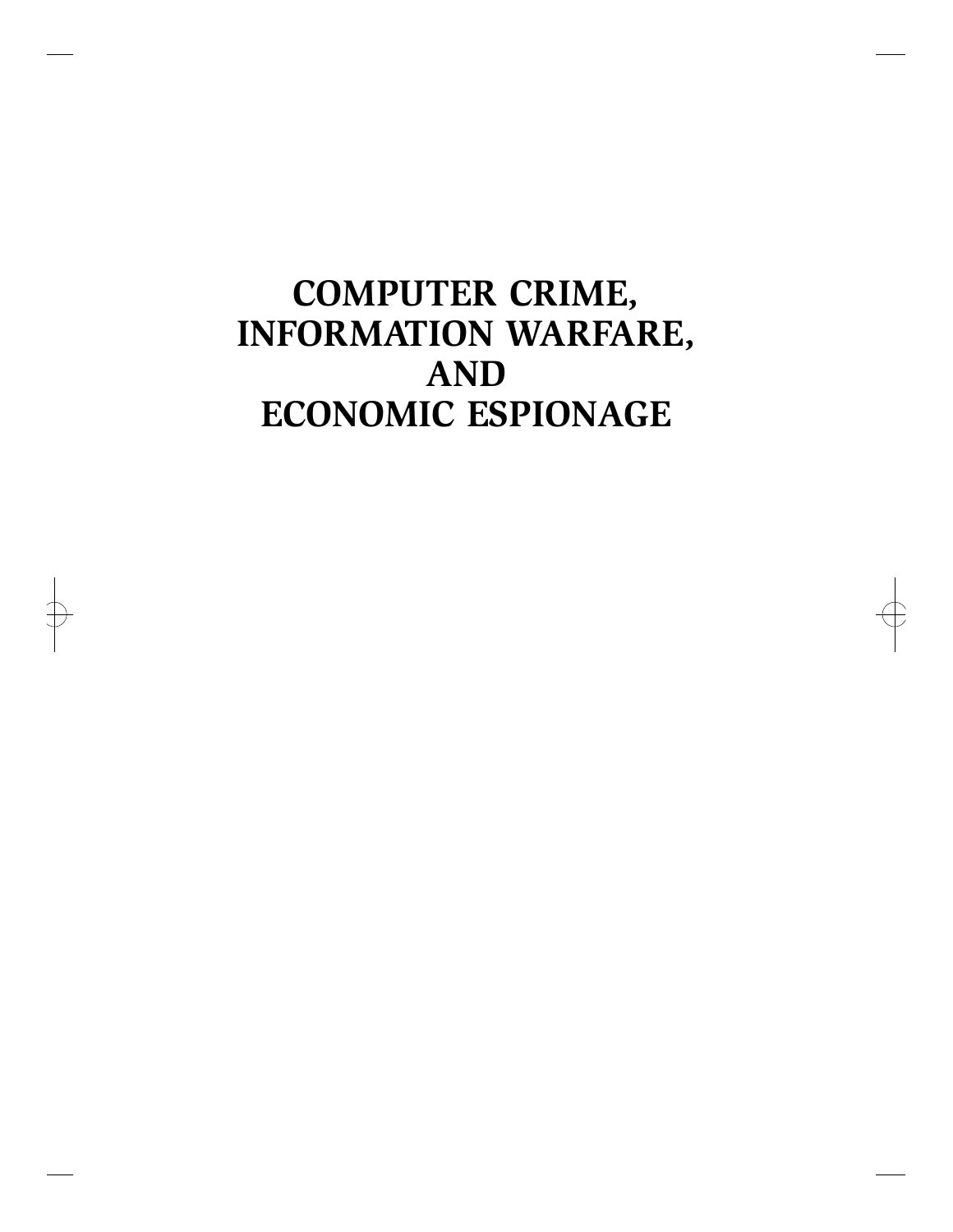*Carolina Academic Press Law Casebook Series Advisory Board*

 $\circled{6}$ 

Gary J. Simson, Chairman *Cornell Law School*

Raj K. Bhala *The George Washington University Law School*

> John C. Coffee, Jr. *Columbia University School of Law*

Randall Coyne *University of Oklahoma Law Center*

John S. Dzienkowski *University of Texas School of Law*

Paul Finkelman *University of Tulsa College of Law*

Robert M. Jarvis *Shepard Broad Law Center Nova Southeastern University*

Vincent R. Johnson *St. Mary's University School of Law*

Michael A. Olivas *University of Houston Law Center*

Kenneth Port *William Mitchell College of Law*

Michael P. Scharf *Case Western Reserve University Law School*

Peter M. Shane *H. J. Heinz III School of Public Policy and Management Carnegie Mellon University*

> Emily L. Sherwin *University of San Diego School of Law*

John F. Sutton, Jr. *Emeritus, University of Texas School of Law*

David B. Wexler *University of Arizona College of Law*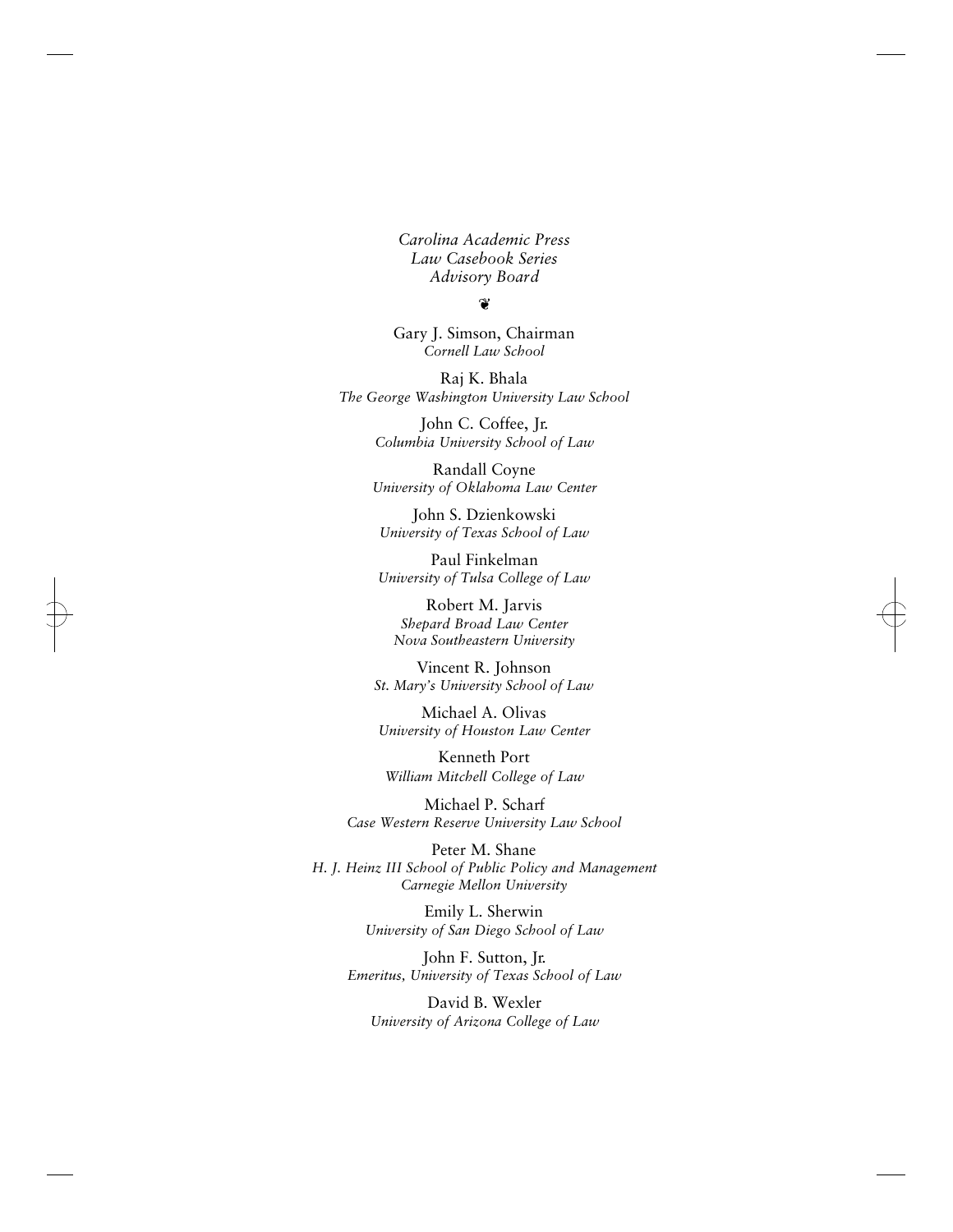## **COMPUTER CRIME, INFORMATION WARFARE, AND ECONOMIC ESPIONAGE**

**David J. Loundy**

Carolina Academic Press Durham, North Carolina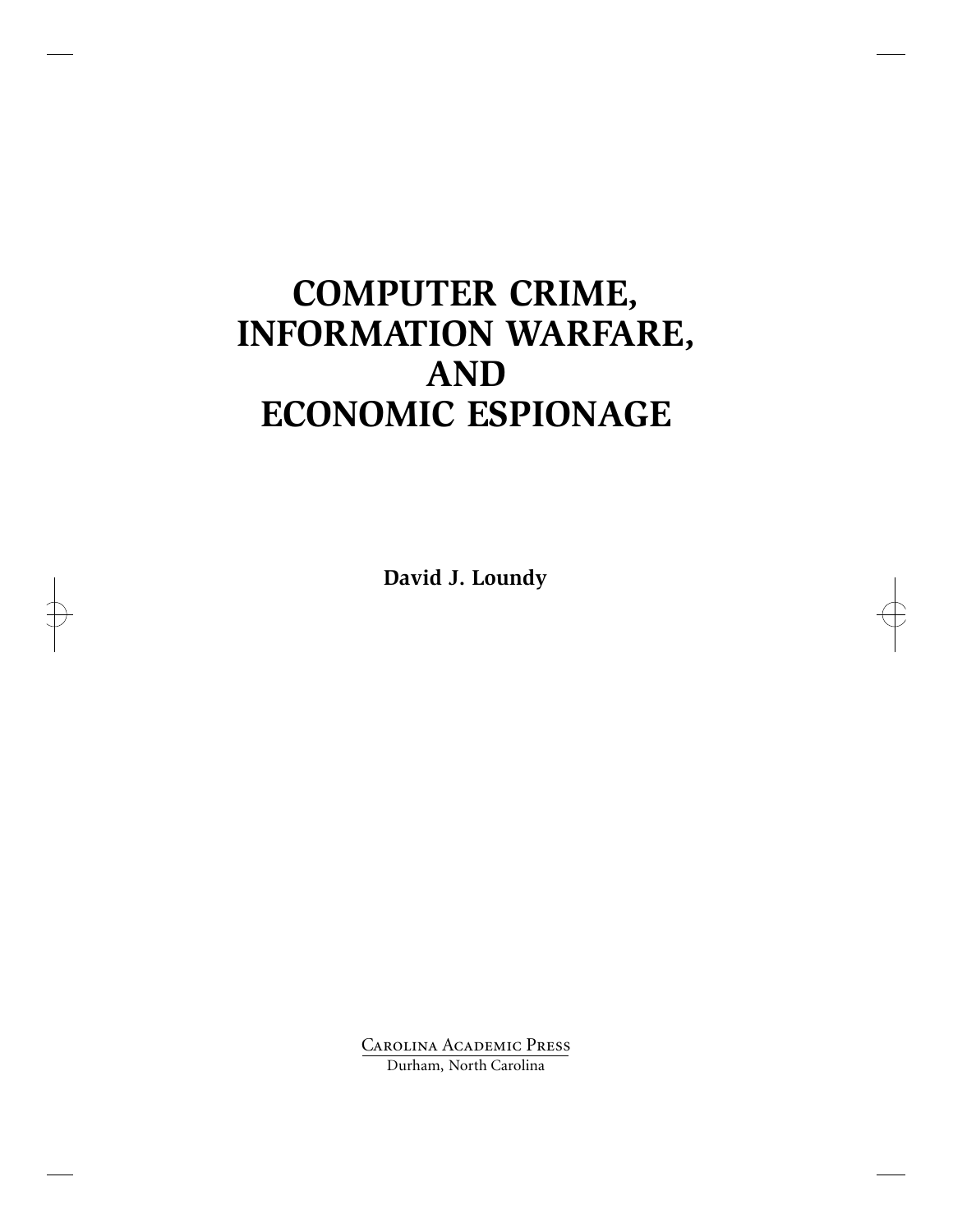Copyright © 2003 David J. Loundy All Rights Reserved

ISBN 0-89089-110-9 LCCN 2002114418

Carolina Academic Press 700 Kent Street Durham, NC 27701 Telephone (919)489-7486 Fax (919)493-5668 www.cap-press.com

Printed in the United States of America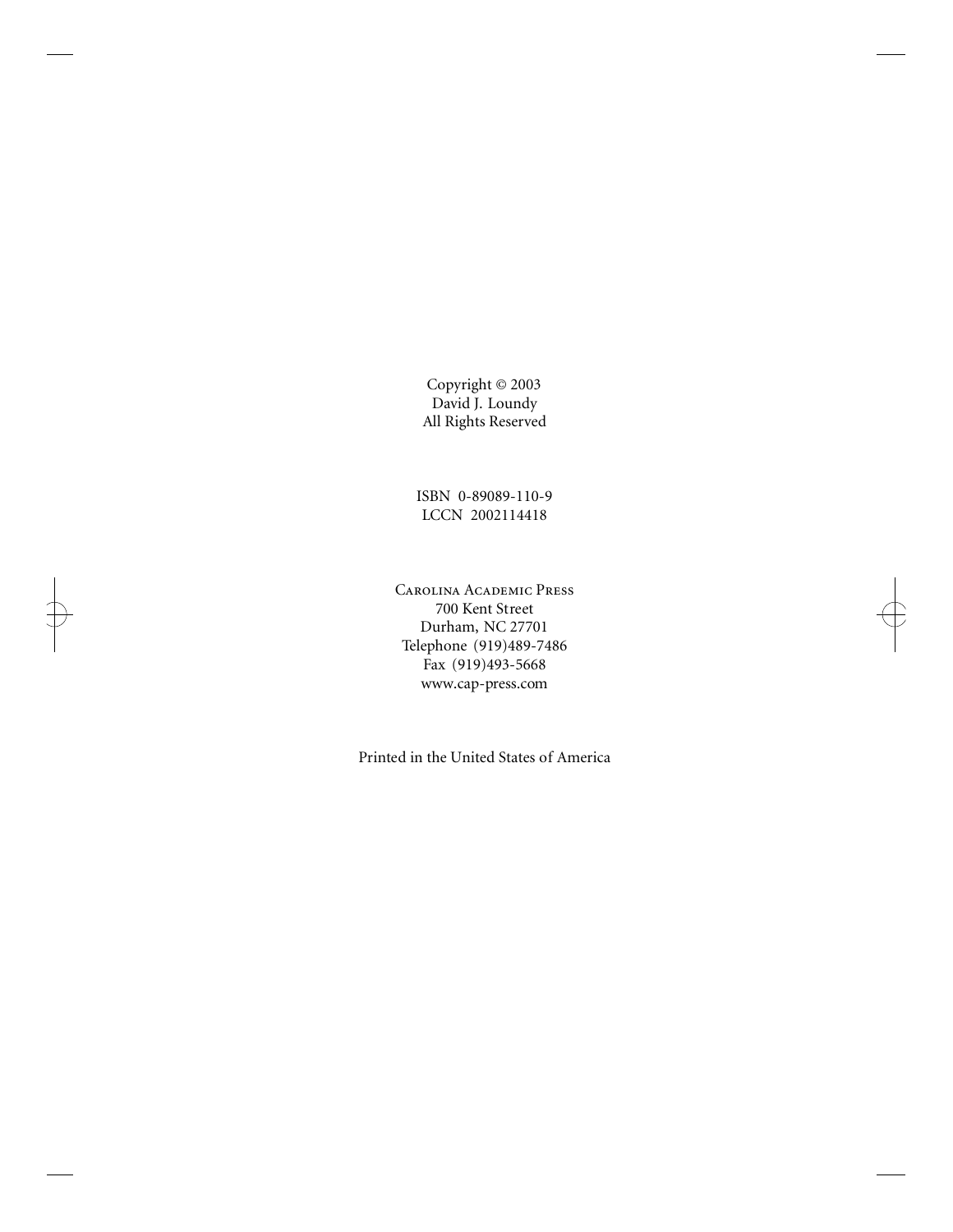# **Contents**

 $\Rightarrow$ 

| Table of Cases<br>Preface                                               | XI.<br>xiii |
|-------------------------------------------------------------------------|-------------|
| Introduction<br>Chapter 1                                               | 3           |
| Ira S. Winkler, Information Security Is Information Security            | 3           |
| <b>Computer Intrusions and Attacks</b><br>Chapter 2                     | 9           |
| NIST Information Technology Laboratory, Computer Attacks:               |             |
| What They Are and How to Defend Against Them                            | 10          |
| <b>Notes</b>                                                            | 15          |
| The PEOPLE of the State of California v. Jeffrey LAWTON                 | 16          |
| <b>Notes</b>                                                            | 19          |
| The STATE of Washington v. Laurence M. OLSON                            | 19          |
| <b>Notes</b>                                                            | 23          |
| STATE of New Mexico v. Donald Morris ROWELL, a/k/a Jimmie Carrol Rowell | 24          |
| <b>Notes</b>                                                            | 28          |
| The PEOPLE of the State of New York v. Robert VERSAGGI                  | 29          |
| <b>Notes</b>                                                            | 32          |
| The PEOPLE of the State of New York v. Daniel ANGELES                   | 33          |
| <b>Notes</b>                                                            | 35          |
| EBAY, INC. v. BIDDER'S EDGE, INC.                                       | 36          |
| <b>Notes</b>                                                            | 48          |
| Chapter 3 Computer Viruses, Time Bombs, Trojans, and Malicious Code     | 55          |
| UNITED STATES v. Robert Tappan MORRIS                                   | 56          |
| <b>Notes</b>                                                            | 61          |
| STATE of Wisconsin v. Brian P. CORCORAN                                 | 62          |
| <b>Notes</b>                                                            | 69          |
| WERNER, ZAROFF, SLOTNICK, STERN & ASKENAZY v. Donald R. LEWIS           | 69          |
| NORTH TEXAS PREVENTIVE IMAGING, L.L.C. v.                               |             |
| Harvey EISENBERG M.D. et al.                                            | 72          |
| <b>Notes</b>                                                            | 80          |
| Leslie Richard MAHRU v. The SUPERIOR COURT of Los Angeles County        |             |
| and the People of the State of California                               | 80          |
| <b>Notes</b>                                                            | 83          |
| Ethan SHAW and Clive D. Moon v. TOSHIBA AMERICA INFORMATION             |             |
| SYSTEMS, INC., NEC Electronics, Inc., Toshiba Corporation,              |             |
| Toshiba America, Inc., and Toshiba America Electronic Components, Inc.  | 83          |
| <b>Notes</b>                                                            | 95          |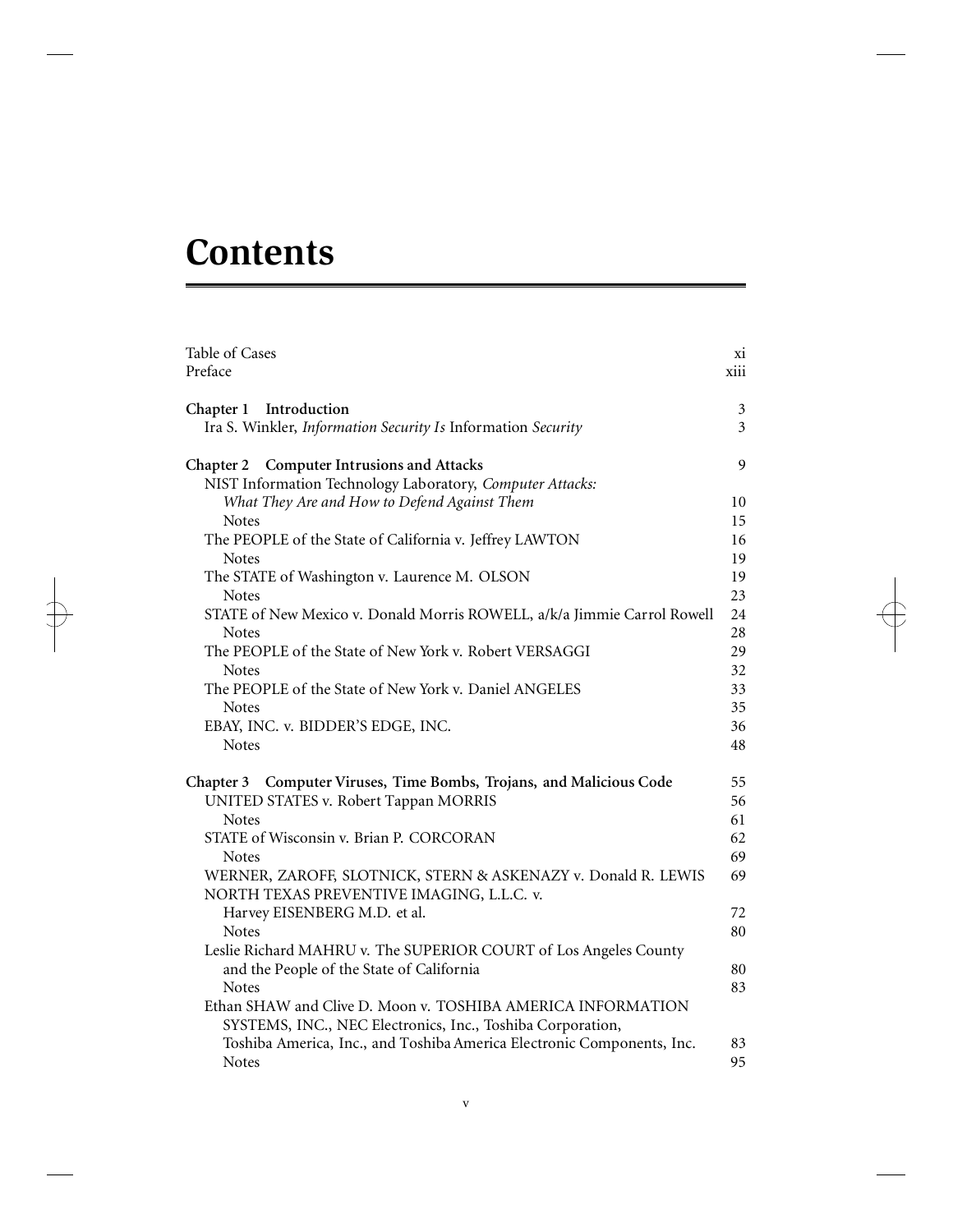### vi CONTENTS

| Chapter 4 Theft of Service                                                    | 97         |
|-------------------------------------------------------------------------------|------------|
| The PEOPLE of the State of New York v. James TANSEY and Vernon Smith          | 97         |
| <b>Notes</b>                                                                  | 104        |
| STATE of Indiana v. Michael McGRAW                                            | 106        |
| <b>Notes</b>                                                                  | 110        |
| UNITED STATES v. Dennis Richard ASHE and David Daugherty                      | 110        |
| Notes                                                                         | 114        |
| AMERICAN TELEPHONE AND TELEGRAPH COMPANY v.                                   |            |
| THE NEW YORK CITY HUMAN RESOURCES ADMINISTRATION                              |            |
| and the City of New York                                                      | 115<br>115 |
| THE CITY OF NEW YORK v. NORTHERN TELECOM, INC.<br><b>Notes</b>                | 130        |
|                                                                               |            |
| Chapter 5 Interception of Electronic Communications                           | 131        |
| STEVE JACKSON GAMES, et al. v. UNITED STATES SECRET SERVICE, et al.           | 132        |
| Notes                                                                         | 137        |
| UNITED STATES v. Bertram E. SEIDLITZ                                          | 140        |
| <b>Notes</b>                                                                  | 146        |
| John BOHACH and Jon Catalano v. The CITY OF RENO, Jim Weston,                 |            |
| Kim Gibson and Robert McDonald                                                | 148        |
| <b>Notes</b>                                                                  | 152        |
| SHERMAN & COMPANY v. SALTON MAXIM HOUSEWARES, INC.                            | 153        |
| Notes                                                                         | 157        |
| Chapter 6 Search & Seizure                                                    | 159        |
| Pat Magierski, Trojan Horses Carrying Magic Lanterns? A Primer on             |            |
| Internet Interception Technologies                                            | 159        |
| Charles KATZ v. UNITED STATES                                                 | 166        |
| Danny Lee KYLLO v. UNITED STATES                                              | 178        |
| Note                                                                          | 189        |
| UNITED STATES v. Artem Bautista DAVID                                         | 189        |
| <b>Notes</b>                                                                  | 195        |
| UNITED STATES v. Vasiliy Vyacheslavovich GORSHKOV,                            |            |
| a/k/a Vassili Gorchkov, a/k/a "kvakin"                                        | 200        |
| Note                                                                          | 205        |
| UNITED STATES v. Nicodemo S. SCARFO, et al.                                   | 205        |
| Note                                                                          | 213        |
| Notra TRULOCK, III and Linda Conrad v. Louis J. FREEH, et al.<br><b>Notes</b> | 213<br>228 |
|                                                                               |            |
| Online Fraud<br>Chapter 7                                                     | 231        |
| Prepared Statement of the Federal Trade Commission on "Internet Fraud"        | 231        |
| <b>Notes</b>                                                                  | 242        |
| The PEOPLE of the State of New York v. Kevin Jay LIPSITZ, individually        |            |
| and d/b/a Collegetown Magazine Subscription Services, d/b/a                   |            |
| Krazy Kevin's Magazine Club, d/b/a Magazine Club Inquiry Center and           |            |
| d/b/a Tempting Tear-outs                                                      | 243        |
| COMMONWEALTH of Pennsylvania v. Michael MURGALLIS                             | 248        |
| Notes                                                                         | 251        |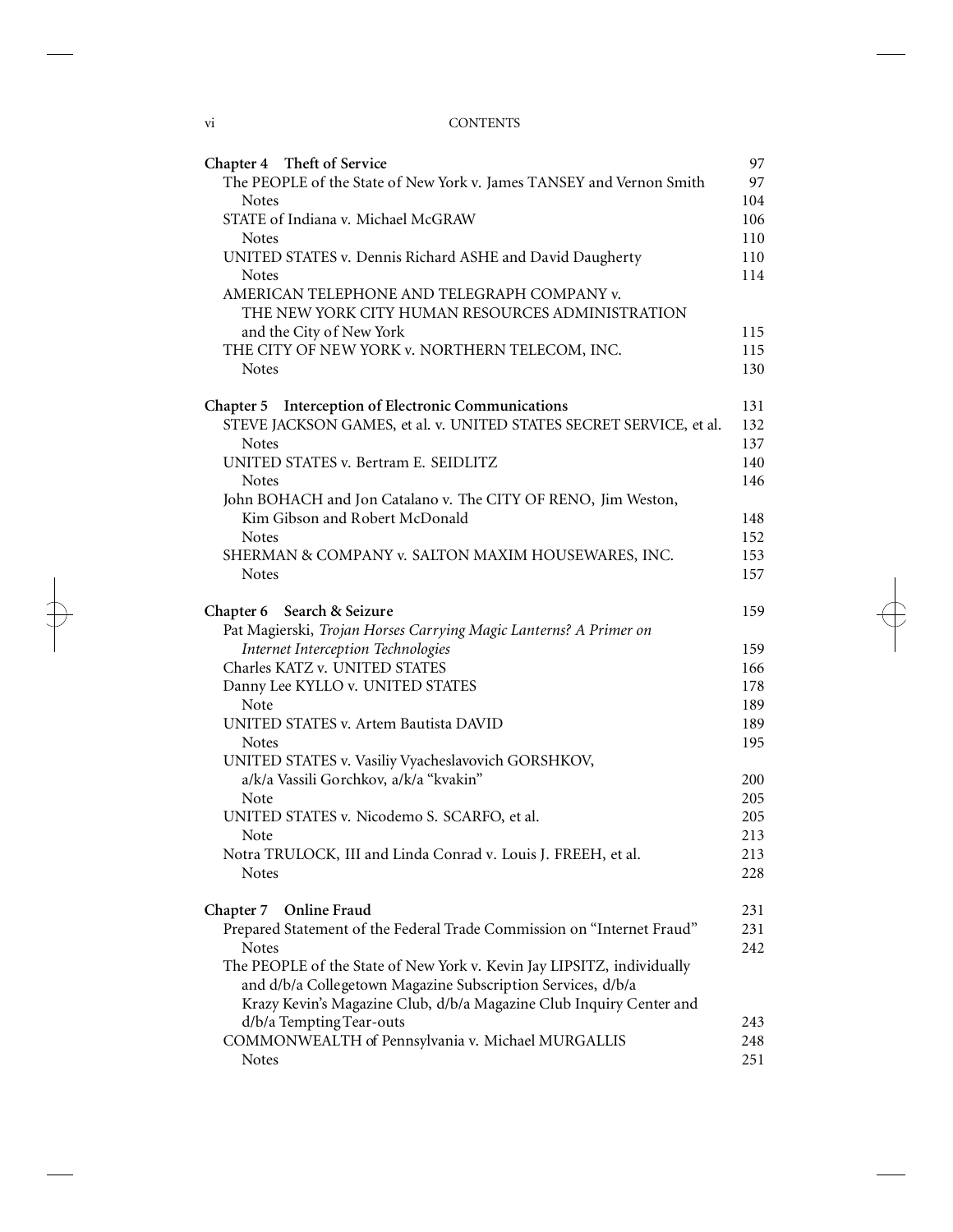#### CONTENTS vii

| PEOPLE of the State of Michigan v. Carolyn JEMISON<br><b>Notes</b>        | 251<br>253 |
|---------------------------------------------------------------------------|------------|
| U.S. Department of Transportation Consent Order 95-11-37,                 |            |
| Served on Virgin Atlantic Airways, Ltd.                                   | 255        |
| Note                                                                      | 257        |
| UNITED STATES v. Brenton Neil MULLINS UNITED STATES v.                    |            |
| Phillip Ross RINKER; UNITED STATES v. James Robert WINKLEMAN              | 257        |
| Note                                                                      | 261        |
| Wired News Report, Internic Poser to Pay Up                               | 263        |
| <b>Notes</b>                                                              | 264        |
| The PEOPLE of the State of California v. Lelas Charles GENTRY             | 266        |
| <b>Notes</b>                                                              | 271        |
| SECURITIES AND EXCHANGE COMMISSION v. Danny O. CHERIF                     |            |
| and Khaled Sanchou                                                        | 272        |
| Jonathan Rusch, Investment Fraud                                          | 279        |
|                                                                           |            |
| Chapter 8 Online Stalking and Criminal Threats                            | 283        |
| The Attorney General, 1999 REPORT ON CYBERSTALKING: A NEW                 |            |
| CHALLENGE FOR LAW ENFORCEMENT AND INDUSTRY                                | 283        |
| <b>Notes</b>                                                              | 302        |
| Lewis Z. Koch, Cyberstalking Hype                                         | 303        |
| <b>Notes</b>                                                              | 305        |
| CITY OF DAYTON, State of Ohio v. Gilbert A. DAVIS                         | 306        |
| <b>Notes</b>                                                              | 309        |
| The PEOPLE of the State of New York v. Darren S. KOCHANOWSKI              | 310        |
| <b>Notes</b>                                                              | 312        |
| UNITED STATES v. Jake BAKER and Arthur Gonda                              | 312        |
| UNITED STATES v. Abraham Jacob ALKHABAZ, a/k/a Jake Baker                 | 323        |
| Chapter 9 Identity Theft                                                  | 335        |
| CITY OF LIBERAL, State of Kansas v. Juan VARGAS                           | 336        |
| <b>Notes</b>                                                              | 338        |
| STATE of Wisconsin v. Alfredo RAMIREZ                                     | 338        |
| <b>Notes</b>                                                              | 342        |
|                                                                           |            |
| Chapter 10 Employees, Policies, & Risk Management                         | 345        |
| Anonymous, Social Engineering: Examples and Countermeasures from          |            |
| the Real-World                                                            | 345        |
| Note                                                                      | 350        |
| FEDERAL TRADE COMMISSION, Plaintiff, v. JAMES J. RAPP and                 |            |
| REGANA L. RAPP, individually and doing business as TOUCH TONE             |            |
| INFORMATION, INC., Defendants                                             | 351        |
| Note                                                                      | 354        |
| NIST Information Technology Laboratory, People: An Important Asset        |            |
| in Computer Security                                                      | 354        |
| Joan S. Hash, Risk Management Guidance for Information Technology Systems | 359        |
| NIST Information Technology Laboratory, An Introduction to Role-Based     |            |
| Access Control                                                            | 366        |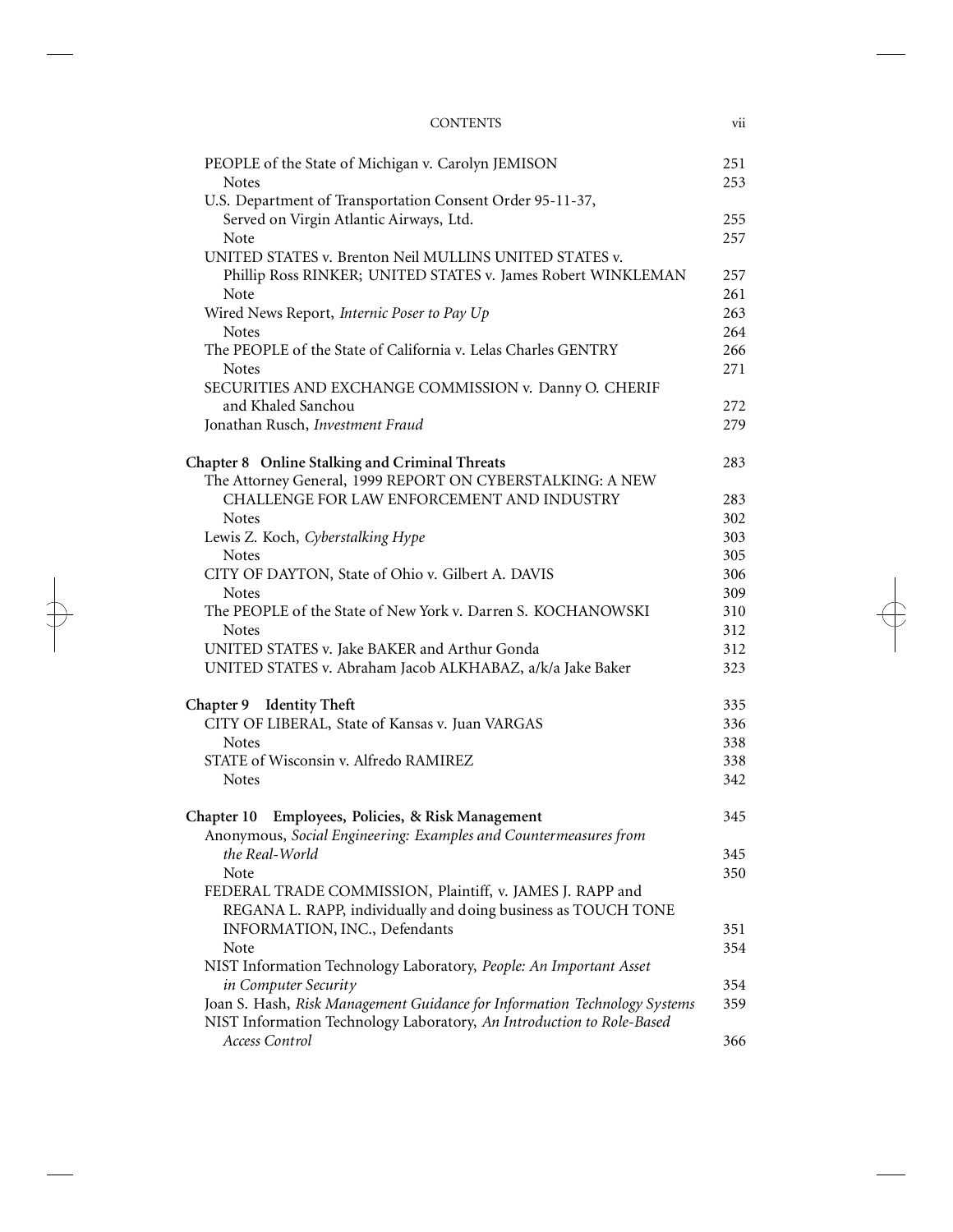#### viii CONTENTS

| Chapter 11 Infrastructure Security                                         | 371 |
|----------------------------------------------------------------------------|-----|
| The Clinton Administration's Policy on Critical Infrastructure Protection: |     |
| Presidential Decision Directive 63                                         | 371 |
| <b>Notes</b>                                                               | 382 |
| Ricardo Sametband, Crooks Cause Chilean Car Chaos                          | 383 |
| NIST Information Technology Laboratory, Preparing for Contingencies        |     |
| and Disasters                                                              | 384 |
| <b>Notes</b>                                                               | 390 |
| Application Service Providers: Outsourced Critical Infrastructure?         | 391 |
| Lawrence K. Gershwin, Statement for the Record for the Joint Economic      |     |
| Committee, Cyber Threat Trends and US Network Security                     | 392 |
| <b>Notes</b>                                                               | 399 |
| <b>Chapter 12  Technical Means of Protecting Information</b>               | 401 |
| STATE of Arizona v. Danny Arthur MORAN                                     | 402 |
| <b>Notes</b>                                                               | 406 |
| NIST Information Technology Laboratory, Audit Trails                       | 406 |
| Notes                                                                      | 412 |
| IN THE MATTER OF ZIFF DAVIS MEDIA INC.                                     | 413 |
| Notes                                                                      | 420 |
| Network Associates, Inc., The Basics of Cryptography                       | 421 |
| <b>Notes</b>                                                               | 440 |
| Erik Bowman, Everything You Need to Know About Biometrics                  | 440 |
| <b>Notes</b>                                                               | 447 |
| Chapter 13 Hacktivism                                                      | 449 |
| Dorothy E. Denning, Activism, Hacktivism and Cyberterrorrism:              |     |
| The Internet as a Tool for Influencing Foreign Policy                      | 449 |
| Chapter 14 Trade Secret Theft                                              | 479 |
| UNITED STATES v. Said FARRAJ a/k/a "FlyGuyNYt" and Yeazid Farraj           | 479 |
| <b>Notes</b>                                                               | 483 |
| R. Mark Halligan, Trade Secrets and the Information Age                    | 484 |
| STAMPEDE TOOL WAREHOUSE, INC. v. Mark MAY, Fred Moshier,                   |     |
| and Salvatore Prestigiacomo                                                | 486 |
| <b>Notes</b>                                                               | 494 |
| FORD MOTOR COMPANY v. Robert LANE d/b/a Warner Publications                | 494 |
| Notes                                                                      | 502 |
| ROCKWELL GRAPHIC SYSTEMS, INC. v. DEV INDUSTRIES, INC.,                    |     |
| Press Machinery Corporation, and Robert Fleck                              | 503 |
| <b>Notes</b>                                                               | 508 |
| VERMONT MICROSYSTEMS, INC. v. AUTODESK, INC.                               | 509 |
| Note                                                                       | 518 |
| PEPSICO, INC. v. William E. REDMOND, Jr. and The Quaker Oats Company       | 518 |
| EARTHWEB, INC. v. Mark SCHLACK                                             | 527 |
| Notes                                                                      | 541 |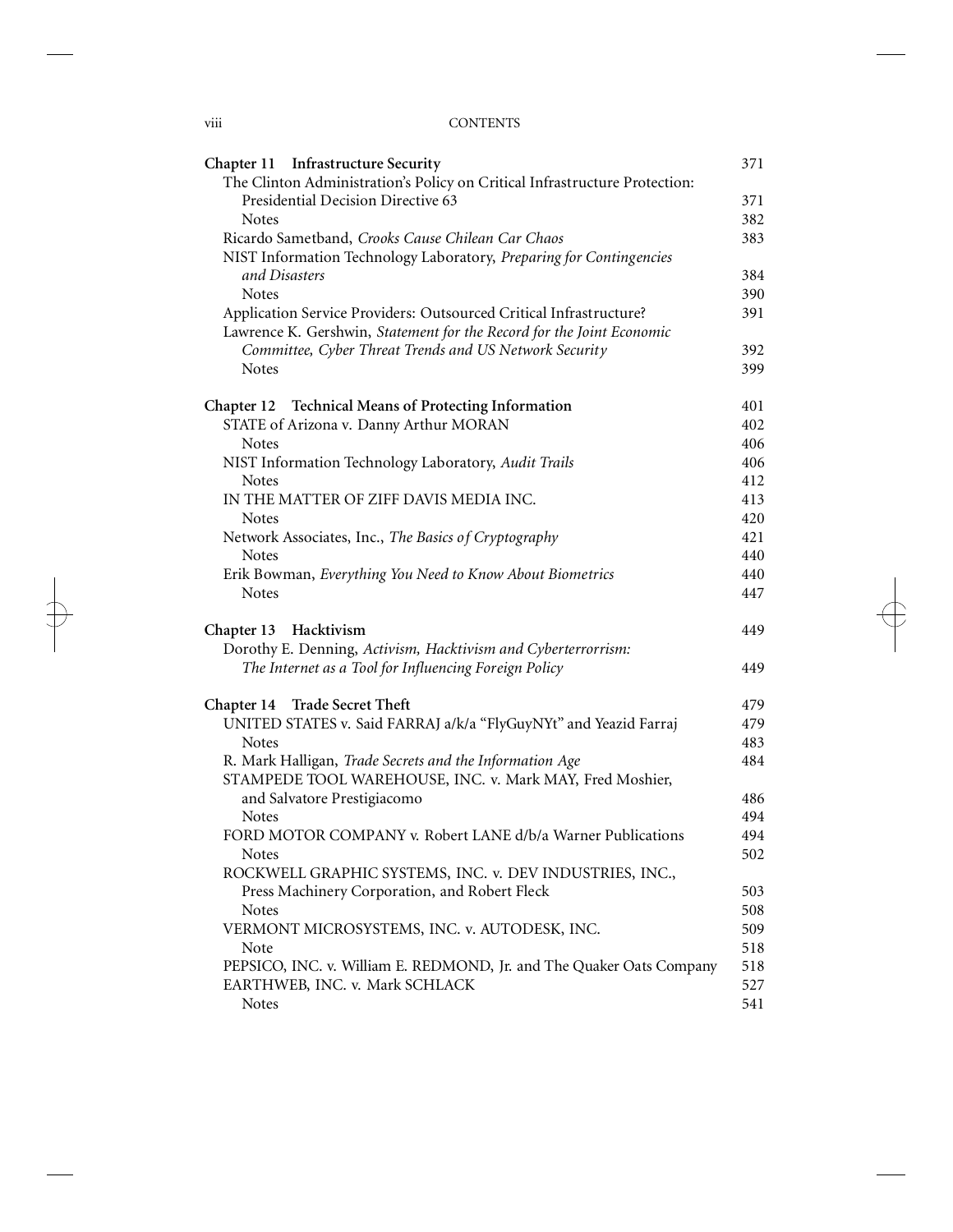CONTENTS ix

| Chapter 15 Economic Espionage<br>ECONOMIC ESPIONAGE ACT OF 1996                  | 543<br>543 |
|----------------------------------------------------------------------------------|------------|
| UNITED STATES v. David T. KRUMREI                                                | 551        |
| UNITED STATES v. Kai-Lo HSU, a/k/a James Hsu;                                    |            |
| UNITED STATES v. Chester S. HO                                                   | 555        |
| <b>Notes</b>                                                                     | 571        |
| UNITED STATES v. Stephen R. MARTIN                                               | 572        |
| Note                                                                             | 583        |
| The Office of the National Counterintelligence Executive, Annual Report          |            |
| to Congress on Foreign Economic Collection and Industrial Espionage 2001         | 584        |
| Chapter 16 National Security                                                     | 591        |
| Office of the Deputy Chief of Staff, Intelligence & Security, U.S. Army,         |            |
| Employees' Guide to Security Responsibilities (Excerpts)                         | 591        |
| <b>Notes</b>                                                                     | 598        |
| Frank W. SNEPP III v. UNITED STATES                                              | 600        |
| <b>Notes</b>                                                                     | 609        |
| Statement of the Director of Central Intelligence on the Clandestine Services    |            |
| and the Damage Caused by Aldrich Ames                                            | 610        |
| UNITED STATES v. Edmund C. HEINE                                                 | 617        |
| Harriet Ann PHILLIPPI v. CENTRAL INTELLIGENCE AGENCY,                            | 621        |
| Stansfield Turner, Director Central Intelligence Agency<br><b>Notes</b>          | 628        |
| UNITED STATES v. Gabriel MEGAHEY et al.                                          | 631        |
| <b>Notes</b>                                                                     | 649        |
| IN RE ALL MATTERS SUBMITTED TO THE FOREIGN INTELLIGENCE                          |            |
| <b>SURVEILLANCE COURT</b>                                                        | 650        |
| Notes                                                                            | 663        |
| American Civil Liberties Union, Answers to Frequently Asked Questions (FAQ)      |            |
| about Echelon                                                                    | 664        |
| Lt. Cdr. J. Todd Black, U.S.N., Commercial Satellites: Future Threats or Allies? | 670        |
| <b>Notes</b>                                                                     | 681        |
| Chapter 17 International Aspects of Computer Crime                               | 685        |
| United Nations Manual on the Prevention and Control of Computer-Related          |            |
| Crime, International Review of Criminal Policy                                   | 685        |
| Susan W. Brenner & Joseph J. Schwerha IV, Transnational Evidence Gathering       |            |
| and Local Prosecution of International Cybercrime                                | 727        |
| <b>Appendix of Documents</b>                                                     | 737        |
| Executive Order Establishing the Office of Homeland Security and                 |            |
| the Homeland Security Council                                                    | 737        |
| 18 U.S.C.A. §1028                                                                | 743        |
| 18 U.S.C. §1029                                                                  | 746        |
| 18 U.S.C. §1030                                                                  | 749        |
| 18 USCS §2510 et seq.                                                            | 754        |
| 18 USCS §2701 et seq.                                                            | 775        |
| 18 USC §1831 et seq.                                                             | 790        |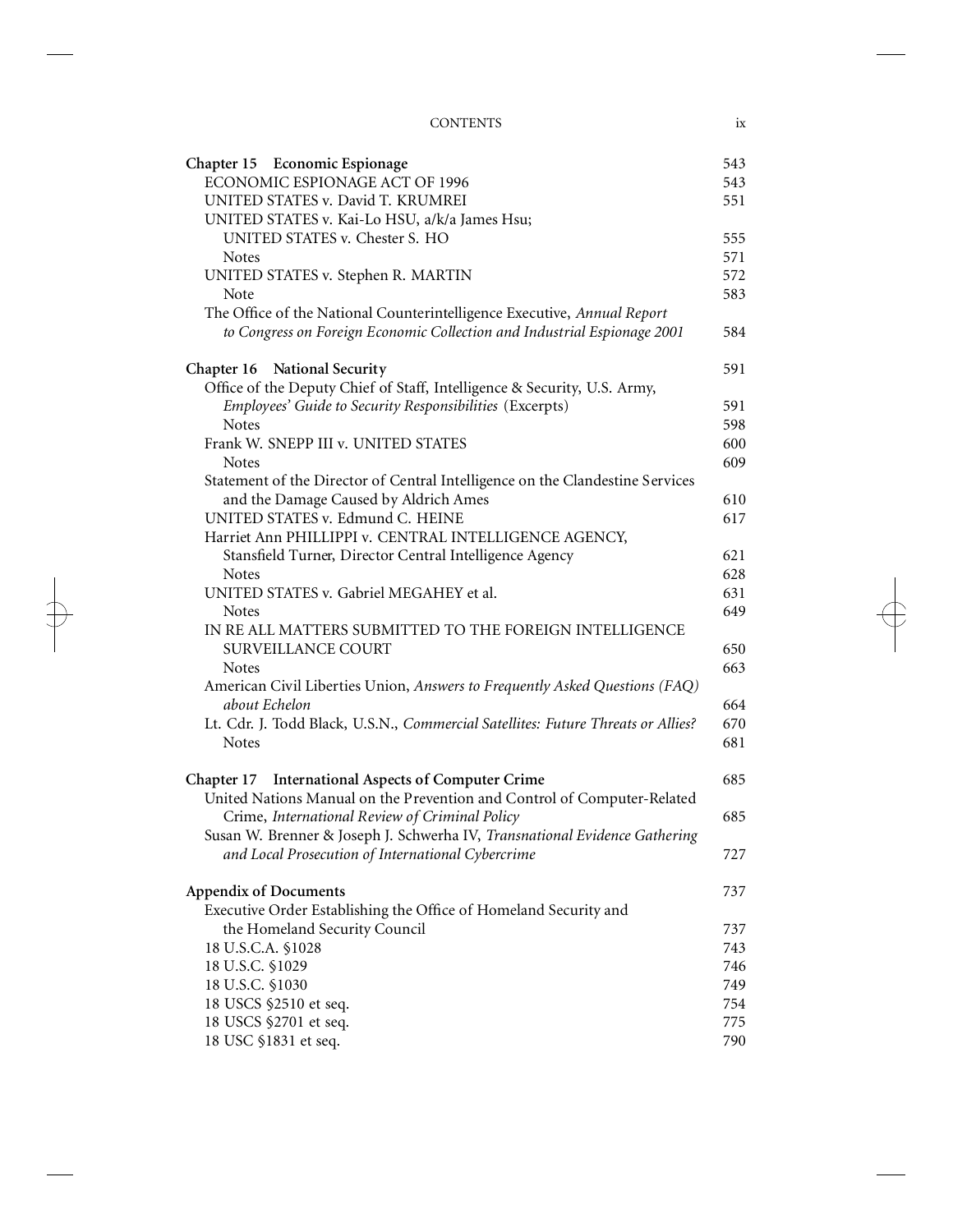### x CONTENTS

| 720 ILCS 5/16G et seq.<br>Illinois Trade Secrets Act, 765 ILCS 1065 et. seq.<br>Illinois Computer Crime Prevention Law, 720 ILCS 5/16D<br>Illinois Cyberstalking Statute, 720 ILCS § 5/12-7.5<br>Illinois Harassment Through Electronic Communications Statute,<br>720 ILCS § 135/0.01 et seq.<br>Adjudicative Guidelines for Determining Eligibility for Access to<br>Classified Information<br>Executive Order 12333 — United States Intelligence Activities<br><b>CONVENTION ON CYBERCRIME</b> | Illinois Financial Identity Theft and Asset Forfeiture Law, |     |
|---------------------------------------------------------------------------------------------------------------------------------------------------------------------------------------------------------------------------------------------------------------------------------------------------------------------------------------------------------------------------------------------------------------------------------------------------------------------------------------------------|-------------------------------------------------------------|-----|
|                                                                                                                                                                                                                                                                                                                                                                                                                                                                                                   |                                                             | 792 |
|                                                                                                                                                                                                                                                                                                                                                                                                                                                                                                   |                                                             | 795 |
|                                                                                                                                                                                                                                                                                                                                                                                                                                                                                                   |                                                             | 797 |
|                                                                                                                                                                                                                                                                                                                                                                                                                                                                                                   |                                                             | 803 |
|                                                                                                                                                                                                                                                                                                                                                                                                                                                                                                   |                                                             |     |
|                                                                                                                                                                                                                                                                                                                                                                                                                                                                                                   |                                                             | 804 |
|                                                                                                                                                                                                                                                                                                                                                                                                                                                                                                   |                                                             |     |
|                                                                                                                                                                                                                                                                                                                                                                                                                                                                                                   |                                                             | 805 |
|                                                                                                                                                                                                                                                                                                                                                                                                                                                                                                   |                                                             | 816 |
|                                                                                                                                                                                                                                                                                                                                                                                                                                                                                                   |                                                             | 831 |
|                                                                                                                                                                                                                                                                                                                                                                                                                                                                                                   | Index                                                       | 851 |

 $\pm$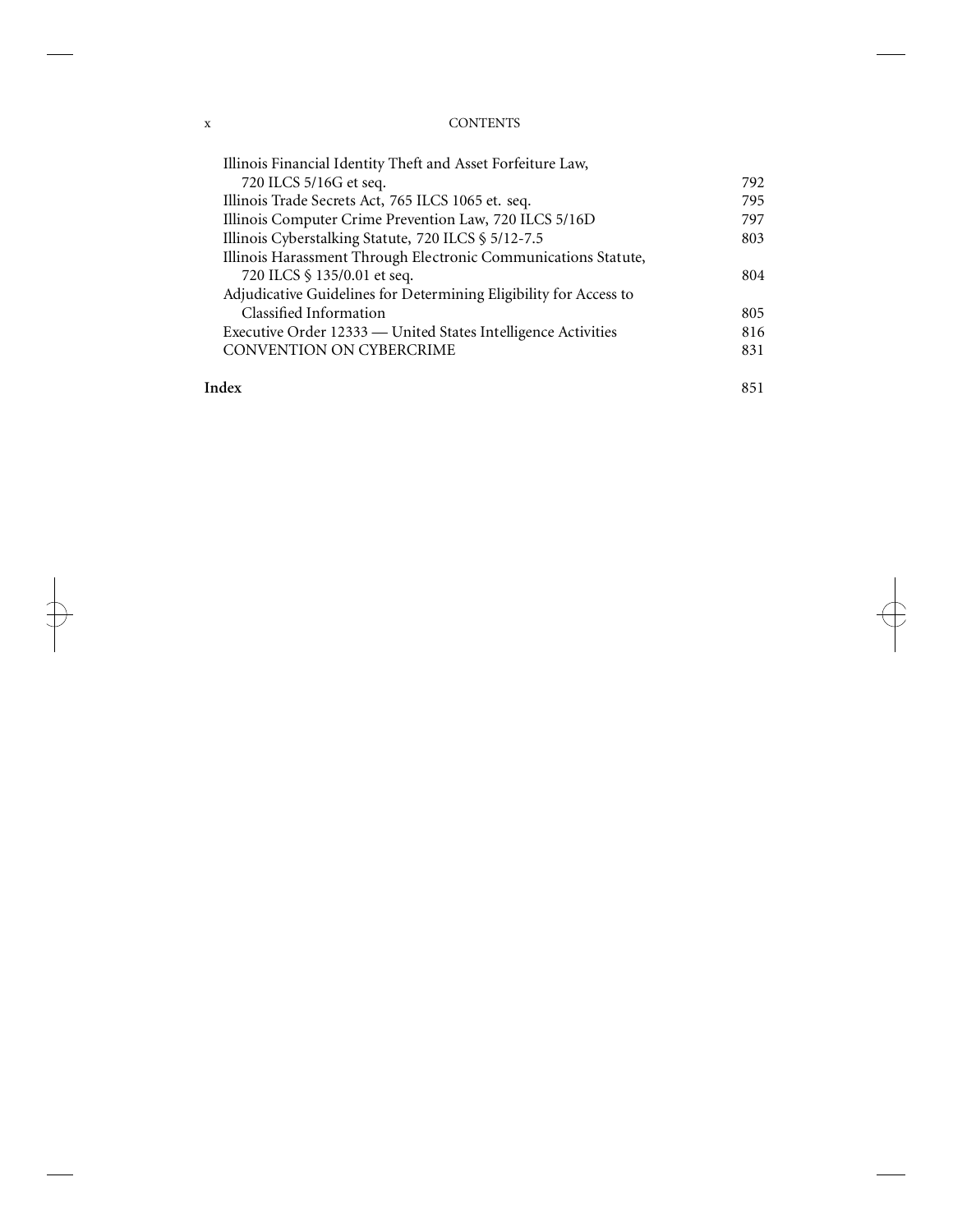## **Table of Cases**

American Telephone & Telegraph v. The New York City Human Resources Administration, 115 America Online, Inc. v. LCGM, 51 America Online, Inc. v. National Health Care Discount, Inc, 61 Andersen Consulting, LLP v. UOP, 152 Australian Consumer and Competition Commission v. Internic Technology Pty, 264 Bentzlin v. Hughes Aircraft Co., 629 Bohach v. City of Reno, 148 Briggs v. Maryland, 406 City of Liberal v. Vargas, 336 Commonwealth v. Gerulis, 23 Commonwealth v. Murgalis, 61, 248 CompuServe v. Cyber Promotions, 48 Conner v. Tate, 152 Dayton v. Davis, 306 DiMezza v. First USA Bank, Inc., 343 DoubleClick v. Henderson, 541 Dowling v. United States, 253 Earthweb v. Schlack, 527 eBay v. Bidder's Edge, 36 EF Cultural Travel BV v. Explorica, Inc., 53 Federal Trade Commission v. Rapp, 351 Ford Motor Company v. Lane, 494 Fraser v. Nationwide Mutual Insurance Co., 139 In Re All Matters Submitted to the Foreign Intelligence Surveillance Court, 650 In Re America Online, Inc. Version 5.0 Software Litigation, 96 In Re Doubleclick Inc. Privacy Litigation, 62 In Re Virgin Atlantic Airways, 255

In the Matter of Ziff Davis Media, Inc., 413 Katz v. United States, 166 Konop v. Hawaiian Airlines, 137 Kyllo v. United States, 178 Mahru v. The Superior Court of Los Angeles County, 80 Military Audit Project v. Casey, 628 Moulton v. VC3, 50, 62 North Texas Preventative Imaging v. Eisenberg, 72 Oyster Software, Inc. v. Forms Processing, Inc., 53 People v. Angeles, 33 People v. Gentry, 266 People v. Jemison, 251 People v. Johnson, 104 People v. Kochanowski, 310 People v. Lawton, 16 People v. Lipsitz, 243 People v. Tansey, 97 People v. Versaggi, 29 Pepsico v. Redmond, 518 Phillippi v. Central Intelligence Agency, 621 Register.com, Inc. v. Verio, Inc., 51 Rockwell Graphic Systems v. Dev Industries, 503 Schmidt v. Ameritech Illinois, 147 Schowengerdt v. United States, 199 Securites and Exchange Commission v. Cherif, 272 Shaw v. Toshiba America Information Systems, 83 Sherman & Company v. Salton Maxim Housewares, 153 Snepp v. U.S., 600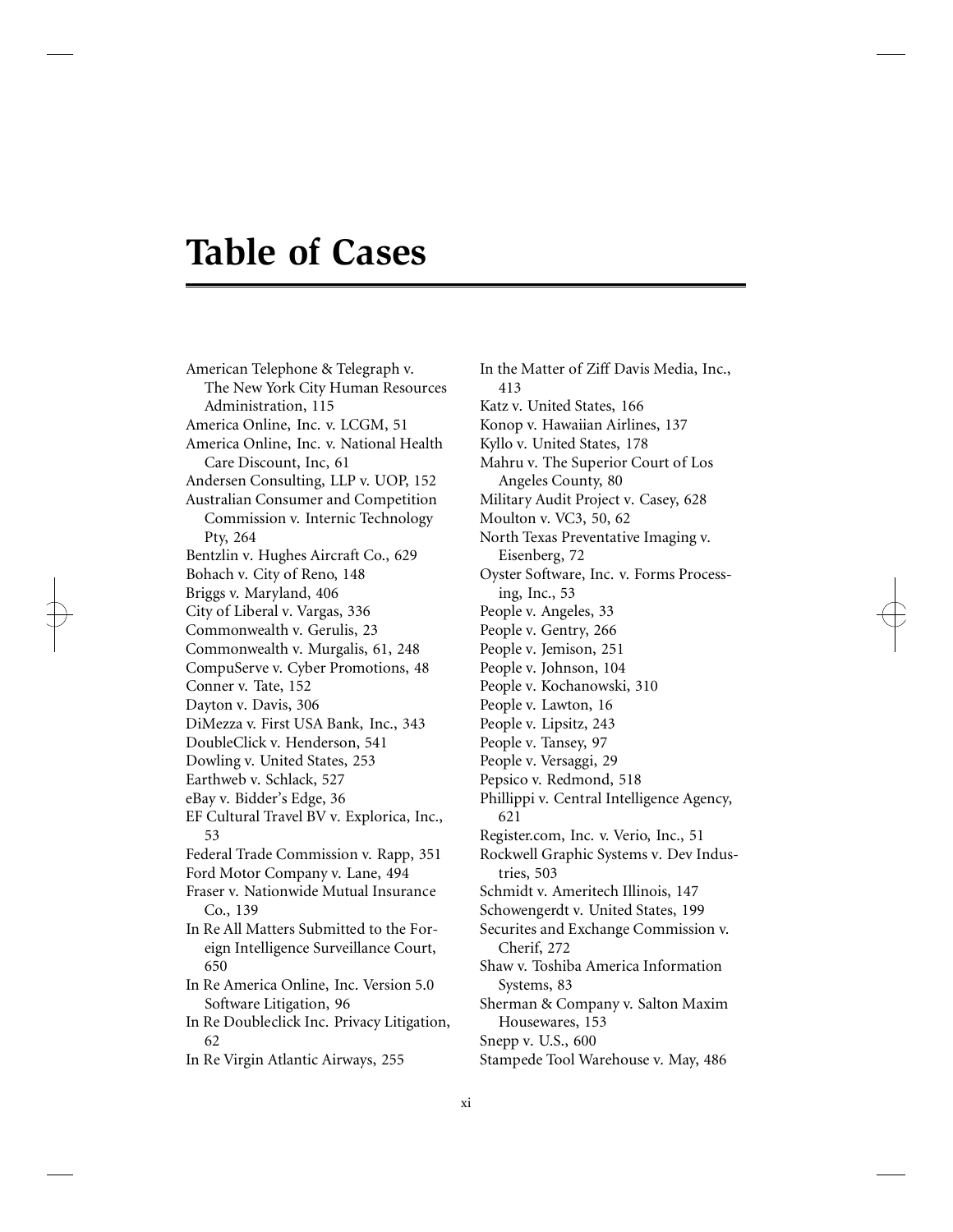#### xii TABLE OF CASES

State v. Corcoran, 62 State v. McGraw, 106 State v. Moran, 402 State v. Olson, 19 State v. Ramirez, 338 State v. Rowell, 24 State v. Schwartz, 105 State v. Turner, 312 Steve Jackson Games v. United States Secret Service, 132 Thrifty-Tel, Inc. v. Bezenek, 48 Trulock v. Freeh, 213 United States v. Abozid, 261 United States v. Alkhabaz, 323 United States v. Angevine, 197 United States v. Ashe, 110 United States v. Baker, 312 United States v. Barth, 229 United States v. Blas, 152, 195 United States v. Butler, 197 United States v. Carey, 229 United States v. Czubinski, 23 United States v. David, 189

United States v. Farraj, 479 United States v. Gorshkov, 200 United States v. Heine, 617 United States v. Hsu, 555 United States v. Krumrei, 551 United States v. LaMacchia, 253 United States v. Lee, 228 United States v. Martin, 572 United States v. McNutt, 114 United States v. Megahey, 631 United States v. Middleton, 62 United States. v. Morris, 56 United States v. Mullins, 257 United States v. Yang, 571 United States v. Reynolds, 629 United States v. Scarfo, 205 United States v. Scott, 342 United States v. Seidlitz, 140 United States v. Smith, 139 Vermont Microsystems v. Autodesk, 509 Werner, Zaroff, Slotnick, Stern & Askenazy v. Lewis, 69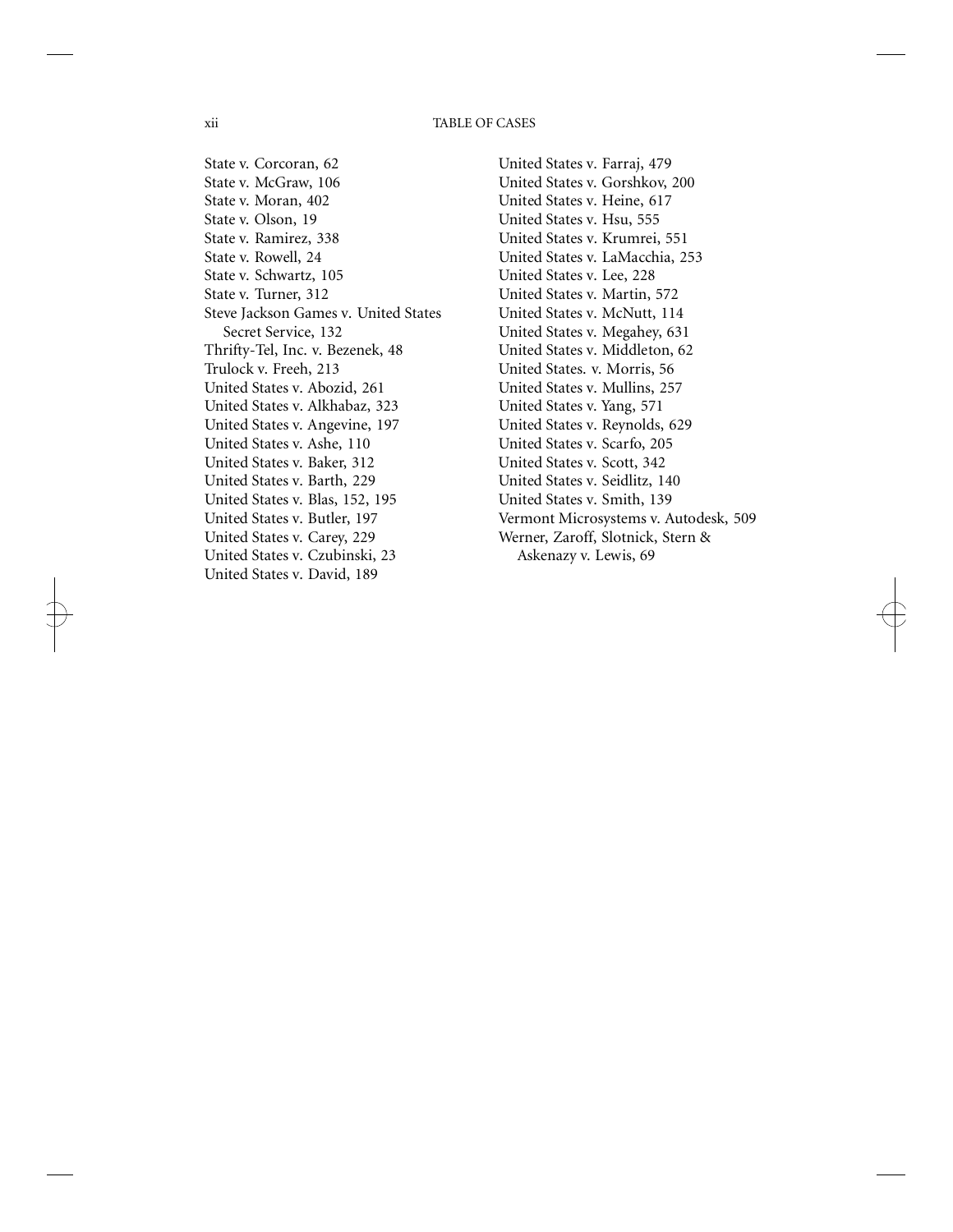## **Preface**

Information warfare is a growth industry. This book provides a bit of a walk through that industry. Because most information in this age begins its life in a computer as a word processor document, database, spreadsheet, or the like, much of the focus is on computer-related crime and security. Additionally, just as the growth of the Internet has provided significant advances in communication and research, so to has it enabled criminals to take old scams on-line and create new ones unique to computers and networks. Those intent on inflicting damage can now do it remotely via a computer network.

In addition to discussing the law, this book also discusses some of the core technologies that affect information protection and computer security. Those working in these areas must have some basic knowledge of the underlying technology in order to understand the threats, and understand how the law applies to the specific technology. While many of the specifics of the technology will change, and perhaps change rapidly, many of the underlying concepts will not—and these concepts are necessary for a full understanding of the applicable law.

It is my hope that this book will help the reader become a more informed participant in the information age. I hope it will help show the value of information assets, some of the threats that exist, and some of the means for protecting that value.

I would like to thank those who have helped me assemble the materials in this book, the people who have assisted me over the last several years as guest speakers in my class, and those who have provided me with their materials to include for your benefit. Specifically, Adam Hicks, Panagiota Kelali, Matthew Knorr, and Pat Magierski provided research assistance. Erik Bowman, Susan Brenner, Dorothy Denning, R. Mark Halligan, Lewis Koch, Joseph Schwerha, and Ira Winkler lent use of their existing writings. Guest speakers who over the years have helped shape my thoughts on these topics include Brian Brady, Hollister Bundy, Matt Caston, Champ Davis, David Glockner, R. Mark Halligan, Anthony Hines, Michael Jacobs, Patrick Kilroy, Lewis Koch, Rich Marshall, Mike Scher, Stan Smith, Thomas Stillman and Steve Wernikoff. Additional thanks go to Steven Aftergood, Melissa Dark, Pamela Penczak Potter, Greg Shipley and Robert Strang. I apologize in advance if I have missed anyone who deserves a mention. Finally, I would like to thank my wife, Christina King Loundy for her assistance and support over the years, and particularly on this project. Without that assistance and support, this book would not exist, and therefore, it is dedicated to her.

David J. Loundy *September, 2002*